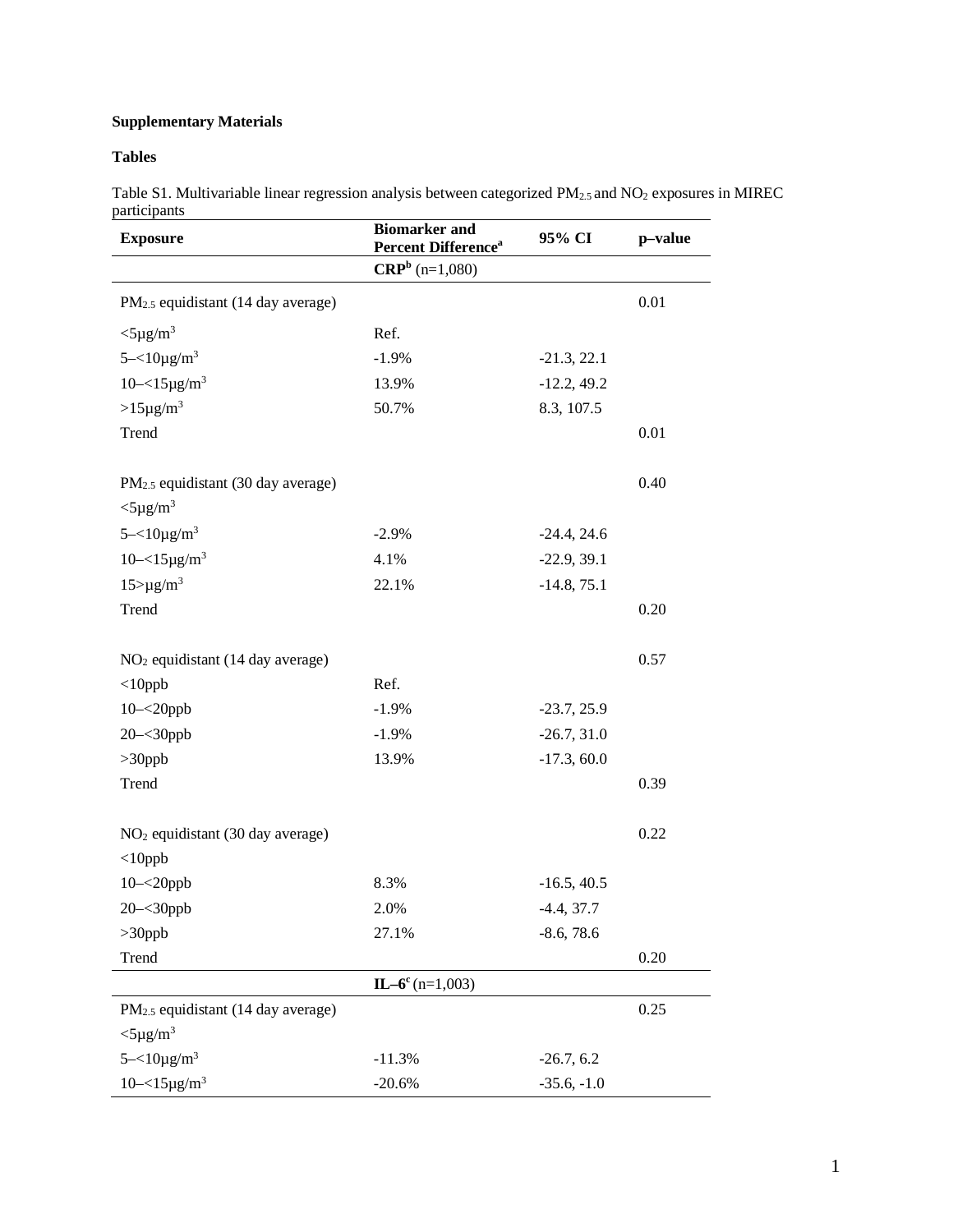| $15 > \mu g/m^3$                                                         | $-17.3%$          | $-36.2, 8.3$  |      |
|--------------------------------------------------------------------------|-------------------|---------------|------|
| Trend                                                                    |                   |               | 0.12 |
| PM <sub>2.5</sub> equidistant (30 day average)                           |                   |               | 0.08 |
| $<$ 5µg/m <sup>3</sup>                                                   |                   |               |      |
| $5 - 10\mu g/m^3$                                                        | $-19.8%$          | $-34.9, -1.0$ |      |
| $10 - 15 \mu g/m^3$                                                      | $-26.7%$          | $-42.9, -5.8$ |      |
| $15 > \mu g/m^3$                                                         | $-17.3%$          | $-38.7, 11.6$ |      |
| Trend                                                                    |                   |               | 0.23 |
| NO <sub>2</sub> equidistant (14 day average)                             |                   |               | 0.97 |
| $<$ 10ppb                                                                | Ref.              |               |      |
| $10 - 20$ ppb                                                            | $-0.6%$           | $-18.9, 20.9$ |      |
| $20 - 30$ ppb                                                            | $-3.9%$           | $-24.4, 20.9$ |      |
| $>30$ ppb                                                                | $-4.9%$           | $-27.4, 25.9$ |      |
| Trend                                                                    |                   |               | 0.67 |
| NO <sub>2</sub> equidistant (30 day average)                             |                   |               | 0.59 |
| $<$ 10ppb                                                                | Ref.              |               |      |
| $10 - 20$ ppb                                                            | $-6.8%$           | $-24.4, 15.0$ |      |
| $20 - 30$ ppb                                                            | $-0.4%$           | $-22.1, 27.1$ |      |
| $>30$ ppb                                                                | 7.3%              | $-18.9, 41.9$ |      |
| Trend                                                                    |                   |               | 0.41 |
|                                                                          | $IL-8d$ (n=1,072) |               |      |
| PM <sub>2.5</sub> equidistant (14 day average)                           |                   |               | 0.32 |
| $<$ 5µg/m <sup>3</sup>                                                   | Ref.              |               |      |
| $5 - 10\mu g/m^3$                                                        | $-8.6%$           | $-18.1, 3.0$  |      |
| $10 - 15 \mu g/m^3$                                                      | $-2.9%$           | $-15.6, 11.6$ |      |
| $15 > \mu g/m^3$                                                         | $-1.9%$           | $-17.3, 17.4$ |      |
| Trend                                                                    |                   |               | 0.77 |
| PM <sub>2.5</sub> equidistant (30 day average)<br>$<$ 5µg/m <sup>3</sup> |                   |               | 0.75 |
| $5 - 10\mu g/m^3$                                                        | $-4.9%$           | $-17.3, 8.3$  |      |
| $10 - 15 \mu g/m^3$                                                      | $-1.0%$           | $-15.6, 15.0$ |      |
| $15 > \mu g/m^3$                                                         | $-0.3%$           | $-17.3, 20.9$ |      |
| Trend                                                                    |                   |               | 0.76 |
| NO <sub>2</sub> equidistant (14 day average)                             |                   |               | 0.98 |
| $<$ 10ppb                                                                | Ref.              |               |      |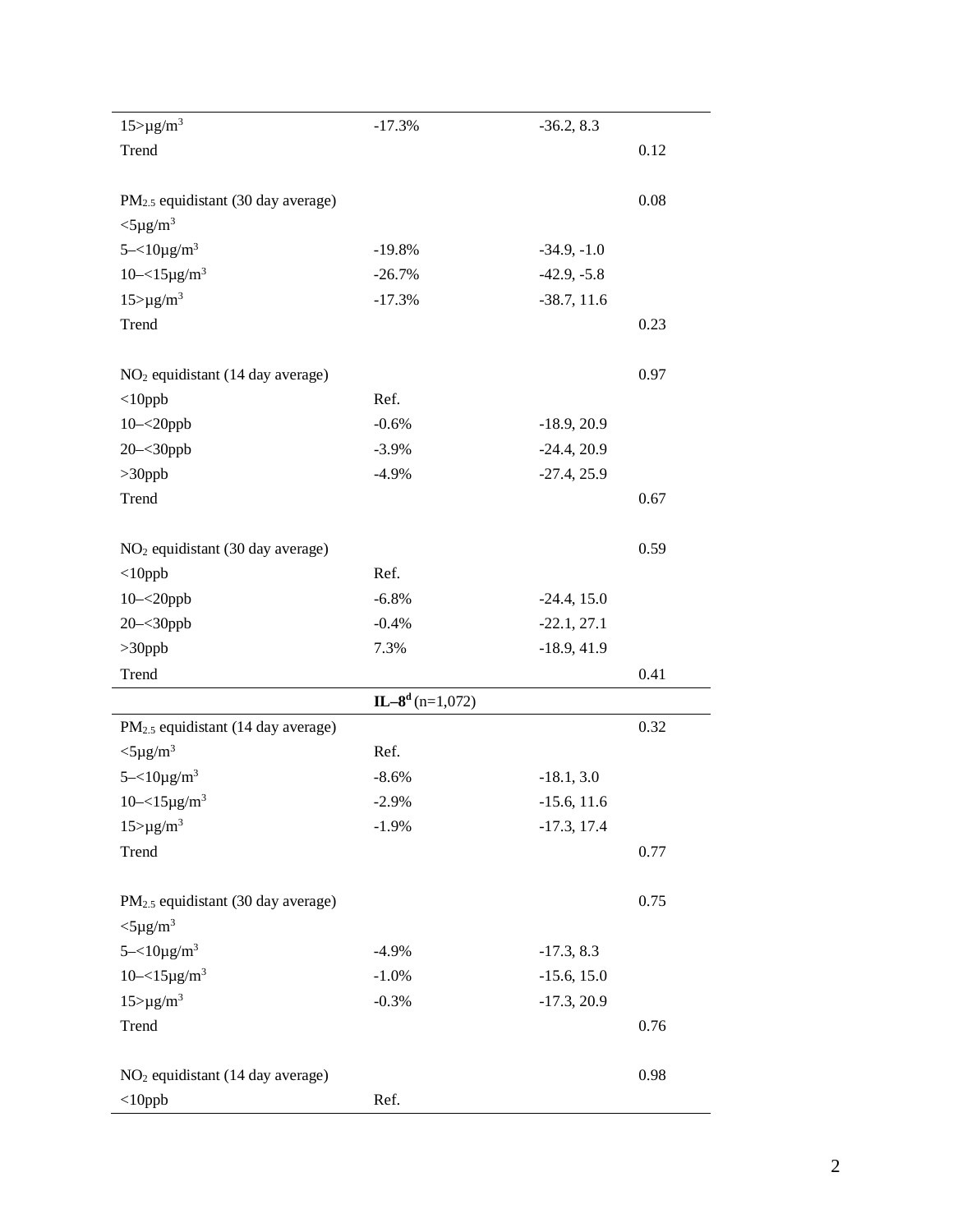| $10 - 20$ ppb                                  | 3.1%                      | $-10.4, 17.4$ |      |
|------------------------------------------------|---------------------------|---------------|------|
| $20 - 30$ ppb                                  | 2.0%                      | $-13.1, 18.5$ |      |
| $>30$ ppb                                      | 2.0%                      | $-3.9, 22.1$  |      |
| Trend                                          |                           |               | 0.87 |
|                                                |                           |               |      |
| NO <sub>2</sub> equidistant (30 day average)   |                           |               | 0.98 |
| $<$ 10ppb                                      | Ref.                      |               |      |
| $10 - 20$ ppb                                  | $-1.9%$                   | $-14.8, 12.7$ |      |
| $20 - 30$ ppb                                  | $-1.0%$                   | $-15.6, 15.0$ |      |
| $>30$ ppb                                      | $-1.9%$                   | $-18.1, 17.4$ |      |
| Trend                                          |                           |               | 0.89 |
|                                                | $TNF\alpha^{e}$ (n=1,083) |               |      |
| PM <sub>2.5</sub> equidistant (14 day average) |                           |               | 0.72 |
| $<$ 5µg/m <sup>3</sup>                         | Ref.                      |               |      |
| $5 - 10\mu g/m^3$                              | $-4.9%$                   | $-13.9, 4.1$  |      |
| $10 - 15 \mu g/m^3$                            | $-3.9%$                   | $-14.8, 8.3$  |      |
| $15 > \mu g/m^3$                               | $-1.9%$                   | $-15.6, 8.3$  |      |
| Trend                                          |                           |               | 0.89 |
|                                                |                           |               |      |
| PM <sub>2.5</sub> equidistant (30 day average) |                           |               | 0.10 |
| $<$ 5µg/m <sup>3</sup>                         |                           |               |      |
| $5 - 10\mu g/m^3$                              | $-10.4%$                  | $-19.7, -0.1$ |      |
| $10 - 15 \mu g/m^3$                            | $-9.5%$                   | $-20.5, 3.0$  |      |
| $15 > \mu g/m^3$                               | $-1.9%$                   | $-16.5, 15.0$ |      |
| Trend                                          |                           |               | 0.89 |
|                                                |                           |               |      |
| NO <sub>2</sub> equidistant (14 day average)   |                           |               | 0.39 |
| $<$ 10ppb                                      | Ref.                      |               |      |
| $10 - 20$ ppb                                  | 9.4%                      | $-2, 22.1$    |      |
| $20 - 30$ ppb                                  | 4.1%                      | $-7.7, 18.5$  |      |
| $>30$ ppb                                      | 3.1%                      | $-10.4, 19.7$ |      |
| Trend                                          |                           |               | 0.96 |
|                                                |                           |               |      |
| NO <sub>2</sub> equidistant (30 day average)   |                           |               | 0.65 |
| $<$ 10ppb                                      | Ref.                      |               |      |
| $10 - 20$ ppb                                  | 4.1%                      | $-7.7, 16.2$  |      |
| $20 - 30$ ppb                                  | $-0.9%$                   | $-13.8, 11.6$ |      |
| $>30$ ppb                                      | $-0.4%$                   | $-13.9, 16.2$ |      |
| Trend                                          |                           |               | 0.64 |

MIREC – Maternal–Infant Research on Environmental Chemicals Study, IQR – Interquartile range,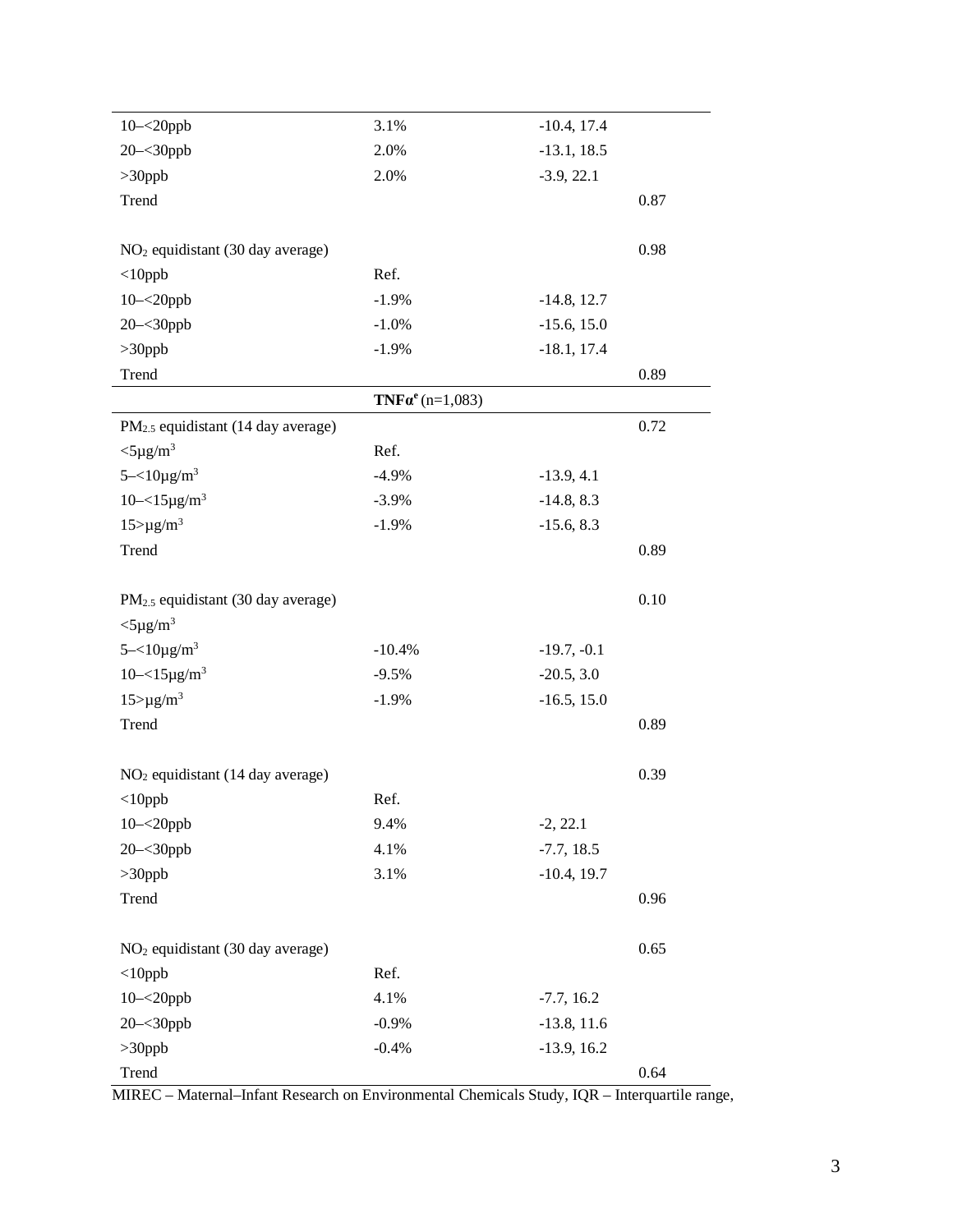CRP – C–reactive protein, IL–6 – Interluekin–6, IL–8 – Interleukin–8, TNF $\alpha$  – Tumour necrosis factor–alpha, CI – confidence interval

a Percent difference represents the percentage difference in biomarker levels compared to referent group (lowest category of exposure).

<sup>b</sup>Model for CRP controlled for recruitment centre, alcohol, income, activity, body mass index.

c Model for IL–6 controlled for recruitment centre, maternal age, outside time, body mass index, folic acid, main heating, furnace.

d Model for IL–8 controlled for recruitment centre, maternal age, alcohol, income, activity, body mass index, folic acid.

<sup>e</sup>Model for TNFα controlled for recruitment centre, maternal age, body mass index.

Differing final counts in models due to differing availability of covariates selected for each biomarker.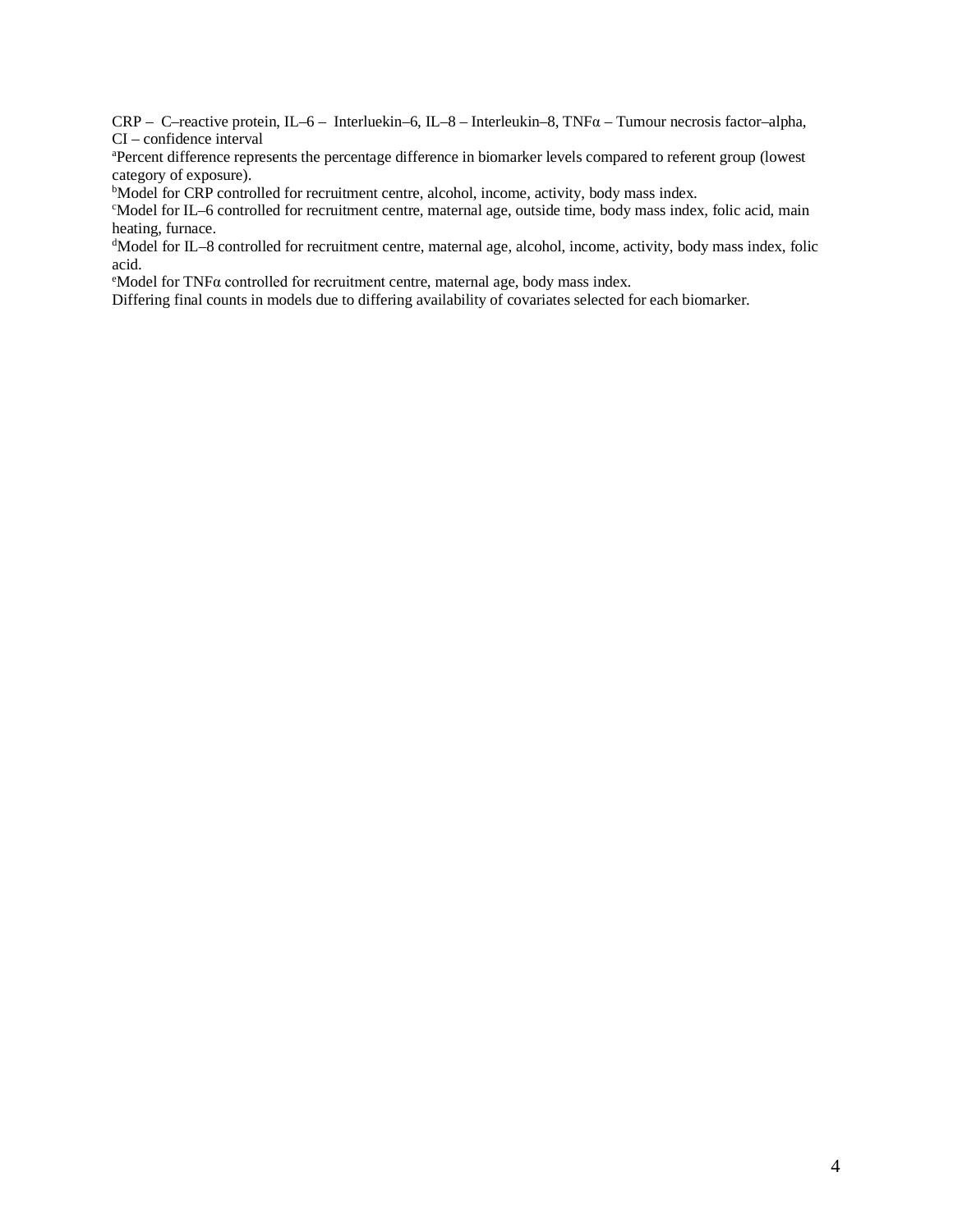| <b>Exposure</b>                      | <b>Biomarker and</b><br><b>Percent Change<sup>a</sup></b> | 95% CI         | p-value |
|--------------------------------------|-----------------------------------------------------------|----------------|---------|
|                                      | $CRPb$ (n=1,080)                                          |                |         |
| $PM_{2.5}$ (per IQR increase)        |                                                           |                |         |
| Trimester 3 average                  | 20.9%                                                     | $-1.0, 49.2$   | 0.07    |
| Pregnancy average                    | $-5.8\%$                                                  | $-27.4, 22.1$  | 0.64    |
| $NO2$ (per IQR increase)             |                                                           |                |         |
| Trimester 3 average                  | 9.4%                                                      | $-12.2, 36.3$  | 0.44    |
| Pregnancy average                    | $-3.9%$                                                   | $-25.9, 23.4$  | 0.73    |
|                                      | $IL-6^c$ (n=1,003)                                        |                |         |
| $PM_{2.5}$ (per IQR increase)        |                                                           |                |         |
| Trimester 3 average                  | $-0.1%$                                                   | $-16.5, 18.5$  | 0.99    |
| Pregancy average                     | 4.1%                                                      | $-16.5, 28.4$  | 0.74    |
| $NO2$ (per IQR increase)             |                                                           |                |         |
| Trimester 3 average                  | 7.3%                                                      | $-10.4, 28.4$  | 0.43    |
| Pregancy average                     | 0.1%                                                      | $-18.9, 23.4$  | 0.99    |
|                                      | $IL-8d$ (n=1,072)                                         |                |         |
| PM <sub>2.5</sub> (per IQR increase) |                                                           |                |         |
| Trimester 3 average                  | 8.3%                                                      | $-3.9, 20.9$   | 0.18    |
| Pregancy average                     | 6.2%                                                      | $-7.7, 22.1$   | 0.38    |
| $NO2$ (per IQR increase)             |                                                           |                |         |
| Trimester 3 average                  | 0.5%                                                      | $-10.4$ , 12.7 | 0.92    |
| Pregancy average                     | 2.0%                                                      | $-10.4$ , 17.4 | 0.73    |
|                                      | <b>TNF</b> $\alpha^{e}$ (n=1,083)                         |                |         |
| $PM_{2.5}$ (per IQR increase)        |                                                           |                |         |
| Trimester 3 average                  | 1.0%                                                      | $-7.7, 11.6$   | 0.79    |
| Pregancy average                     | 4.1%                                                      | $-7.7, 16.2$   | 0.53    |
| NO <sub>2</sub> (per IQR increase)   |                                                           |                |         |
| Trimester 3 average                  | $-1.9\%$                                                  | $-10.4, 8.3$   | 0.71    |
| Pregnancy average                    | 4.1%                                                      | $-6.8, 16.2$   | 0.49    |

Table S2. Multivariable linear regression analysis for the relationship between longer–term  $PM_{2.5}$  and  $NO_2$  exposure and biomarkers of inflammation in MIREC participants

MIREC – Maternal–Infant Research on Environmental Chemicals Study, IQR – Interquartile range, CRP – C– reactive protein, IL–6 – Interluekin–6, IL–8 – Interleukin–8, TNFα – Tumour necrosis factor–alpha, CI – confidence interval

a Percent difference represents the percentage increase in biomarkers per IQR difference in pollutant.

<sup>b</sup>Model for CRP controlled for recruitment centre, alcohol, income, activity, body mass index.

c Model for IL–6 controlled for recruitment centre, maternal age, outside time, body mass index, folic acid, main heating, furnace.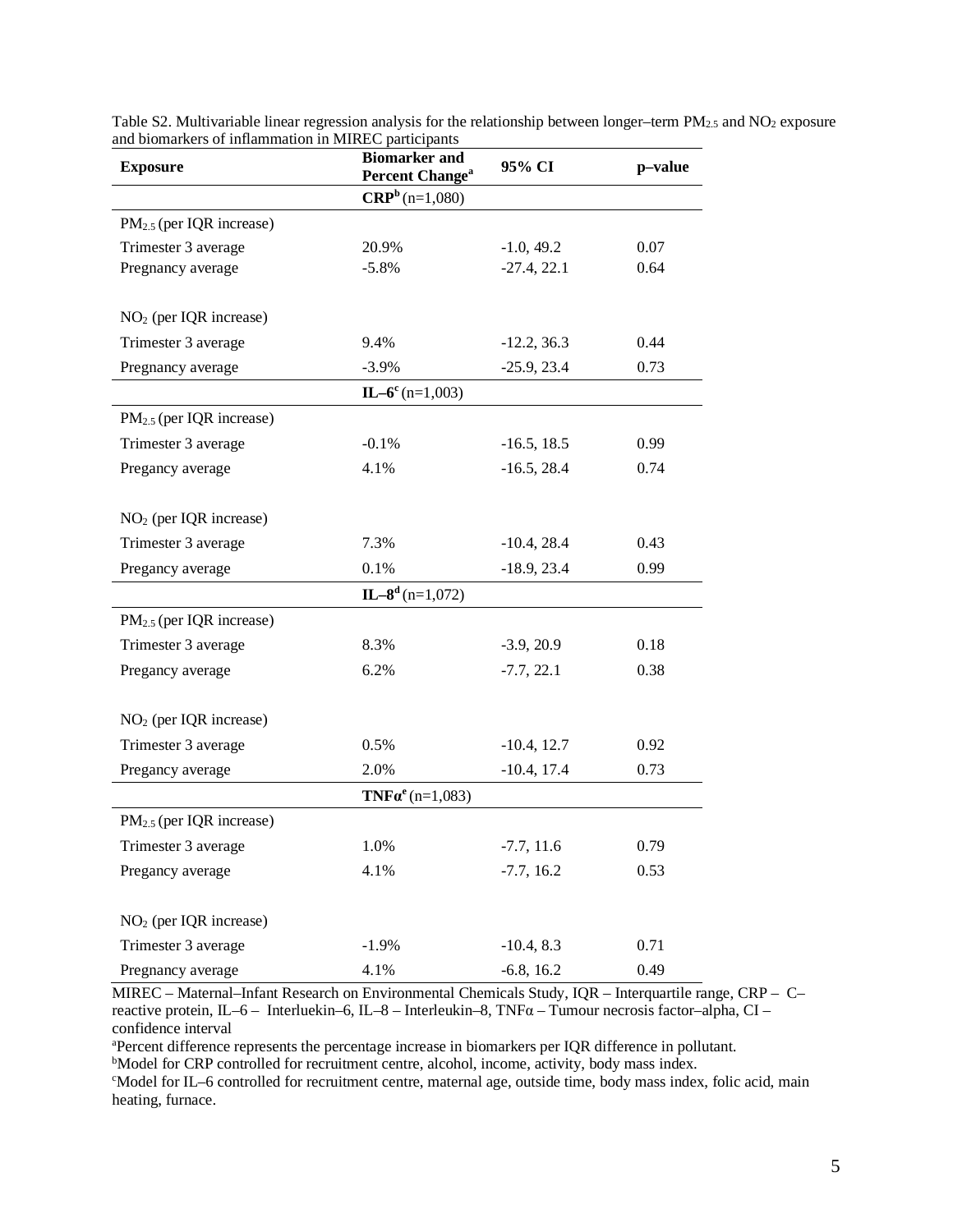d Model for IL–8 controlled for recruitment centre, maternal age, alcohol, income, activity, body mass index, folic acid.

<sup>e</sup>Model for TNFα controlled for recruitment centre, maternal age, body mass index.

Differing final counts in models due to differing availability of covariates selected for each biomarker.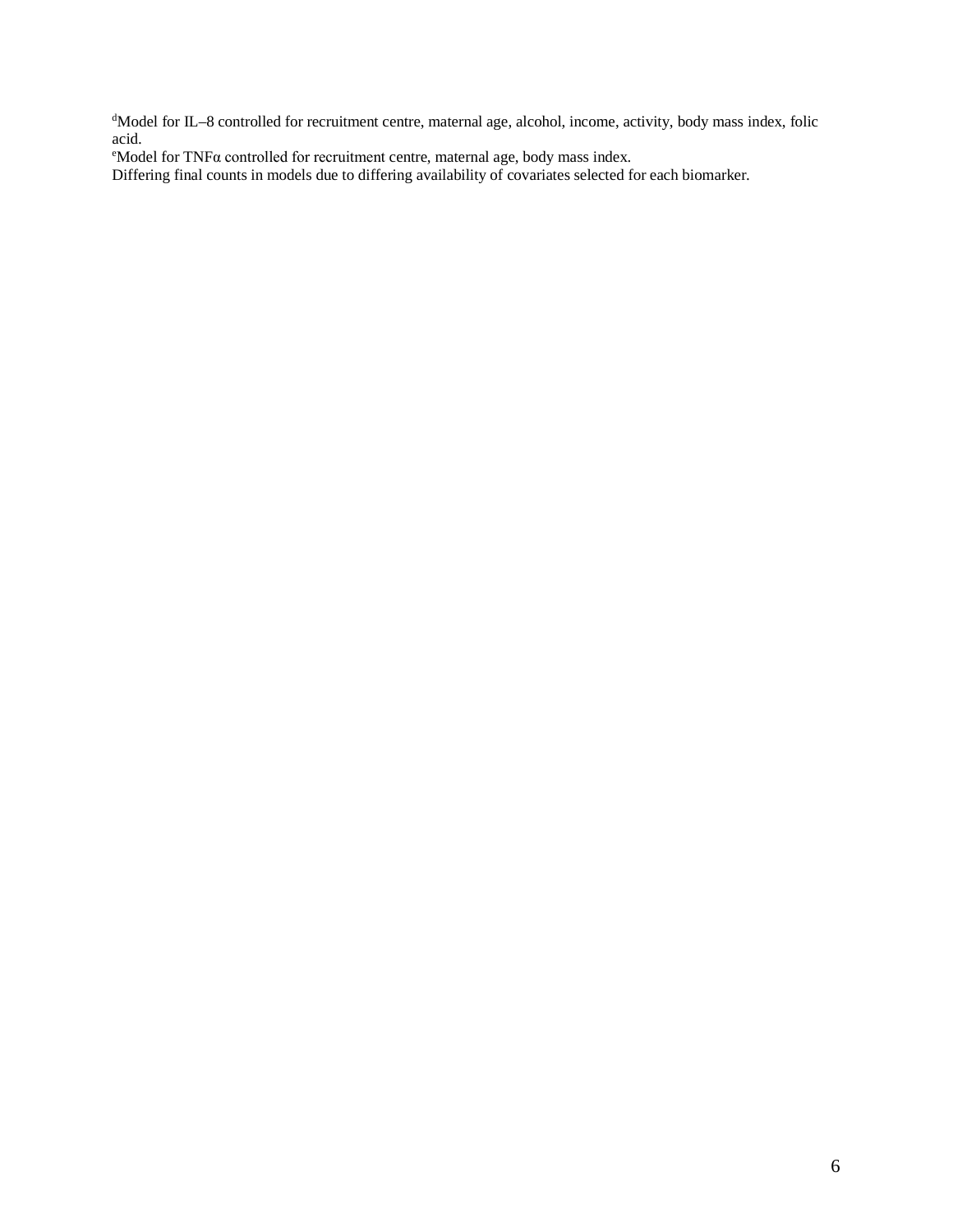| <b>Exposure</b>                      | <b>Biomarker and</b><br>Percent Change <sup>a</sup> | 95% CI        | p-value |  |
|--------------------------------------|-----------------------------------------------------|---------------|---------|--|
|                                      | $CRPb$ (n=770)                                      |               |         |  |
| $PM_{2.5}$ (per IQR increase)        |                                                     |               |         |  |
| 14 day average                       | 19.7%                                               | 0.1, 39.1     | 0.02    |  |
| 30 day average                       | 15.0%                                               | 0.0, 36.3     | 0.09    |  |
| NO <sub>2</sub> (per IQR increase)   |                                                     |               |         |  |
| 14 day average                       | 18.5%                                               | 0.0, 44.8     | 0.11    |  |
| 30 day average                       | 16.2%                                               | 0.0, 44.8     | 0.17    |  |
|                                      | $IL-6^c$ (n=772)                                    |               |         |  |
| $PM_{2.5}$ (per IQR increase)        |                                                     |               |         |  |
| 30 day average                       | $-0.3\%$                                            | $-12.2, 12.7$ | 0.96    |  |
| 14 day average                       | $-0.1%$                                             | $-13.1, 13.9$ | 0.99    |  |
| $NO2$ (per IQR increase)             |                                                     |               |         |  |
| 30 day average                       | 5.1%                                                | $-12.2, 24.6$ | 0.59    |  |
| 14 day average                       | 10.5%                                               | $-7.7, 32.3$  | 0.27    |  |
|                                      | $IL-8d$ (n=763)                                     |               |         |  |
| PM <sub>2.5</sub> (per IQR increase) |                                                     |               |         |  |
| 30 day average                       | 3.1%                                                | $-3.9, 11.6$  | 0.38    |  |
| 14 day average                       | $-1.9%$                                             | $-9.5, 7.3$   | 0.70    |  |
| $NO2$ (per IQR increase)             |                                                     |               |         |  |
| 30 day average                       | 1.0%                                                | $-8.6, 12.7$  | 0.81    |  |
| 14 day average                       | $-0.1%$                                             | $-11.3, 11.6$ | 0.98    |  |
|                                      | $TNF\alpha^{e}$ (n=771)                             |               |         |  |
| $PM_{2.5}$ (per IQR increase)        |                                                     |               |         |  |
| 30 day average                       | 1.0%                                                | $-9.5, 8.3$   | 0.76    |  |
| 14 day average                       | 2.0%                                                | $-4.9, 9.4$   | 0.60    |  |
| $NO2$ (per IQR increase)             |                                                     |               |         |  |
| 30 day average                       | $-1.0%$                                             | $-10.4, 8.3$  | 0.81    |  |
| 14 day average                       | $-0.9%$                                             | $-9.5, 9.4$   | 0.86    |  |

Table S3. Sensitivity analyses for the relationships between short–term  $PM_{2.5}$  and  $NO_2$  exposures, excluding women with preeclampsia, IGT, and gestational diabetes in MIREC participants

IGT – Impaired glucose tolerance, MIREC – Maternal–Infant Research on Environmental Chemicals Study, IQR – Interquartile range, CRP – C–reactive protein, IL–6 – Interluekin–6, IL–8 – Interleukin–8, TNFα – Tumour necrosis factor–alpha, CI – confidence interval

<sup>a</sup> Percent difference represents the percentage increase in biomarkers per IQR difference in pollutant.<br><sup>b</sup>Model for CRP controlled for recruitment centre, alcohol, income, activity, body mass index

<sup>b</sup>Model for CRP controlled for recruitment centre, alcohol, income, activity, body mass index.

c Model for IL–6 controlled for recruitment centre, maternal age, outside time, body mass index, folic acid, main heating, furnace.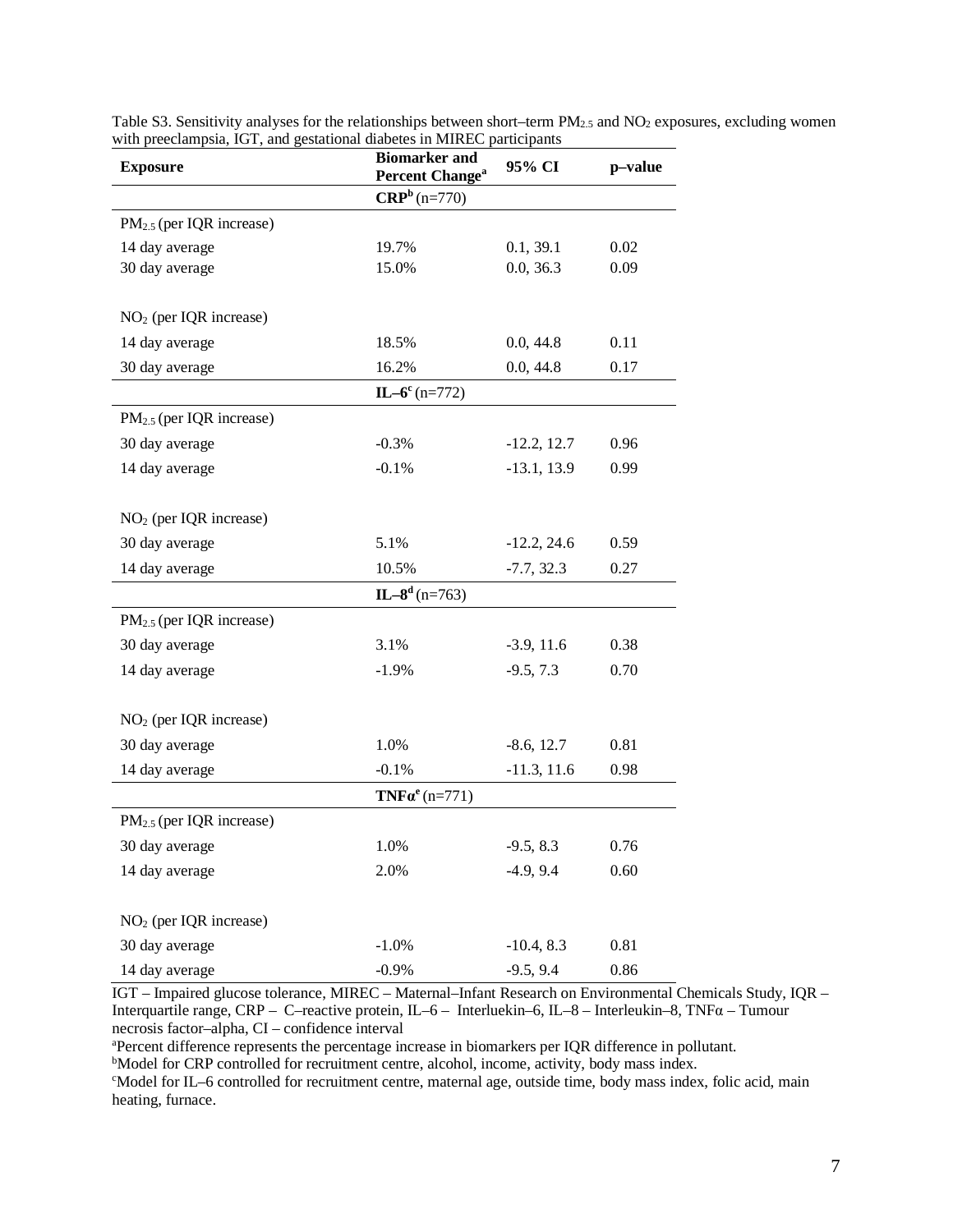d Model for IL–8 controlled for recruitment centre, maternal age, alcohol, income, activity, body mass index, folic acid.

<sup>e</sup>Model for TNFα controlled for recruitment centre, maternal age, body mass index.

Differing final counts in models due to differing availability of covariates selected for each biomarker.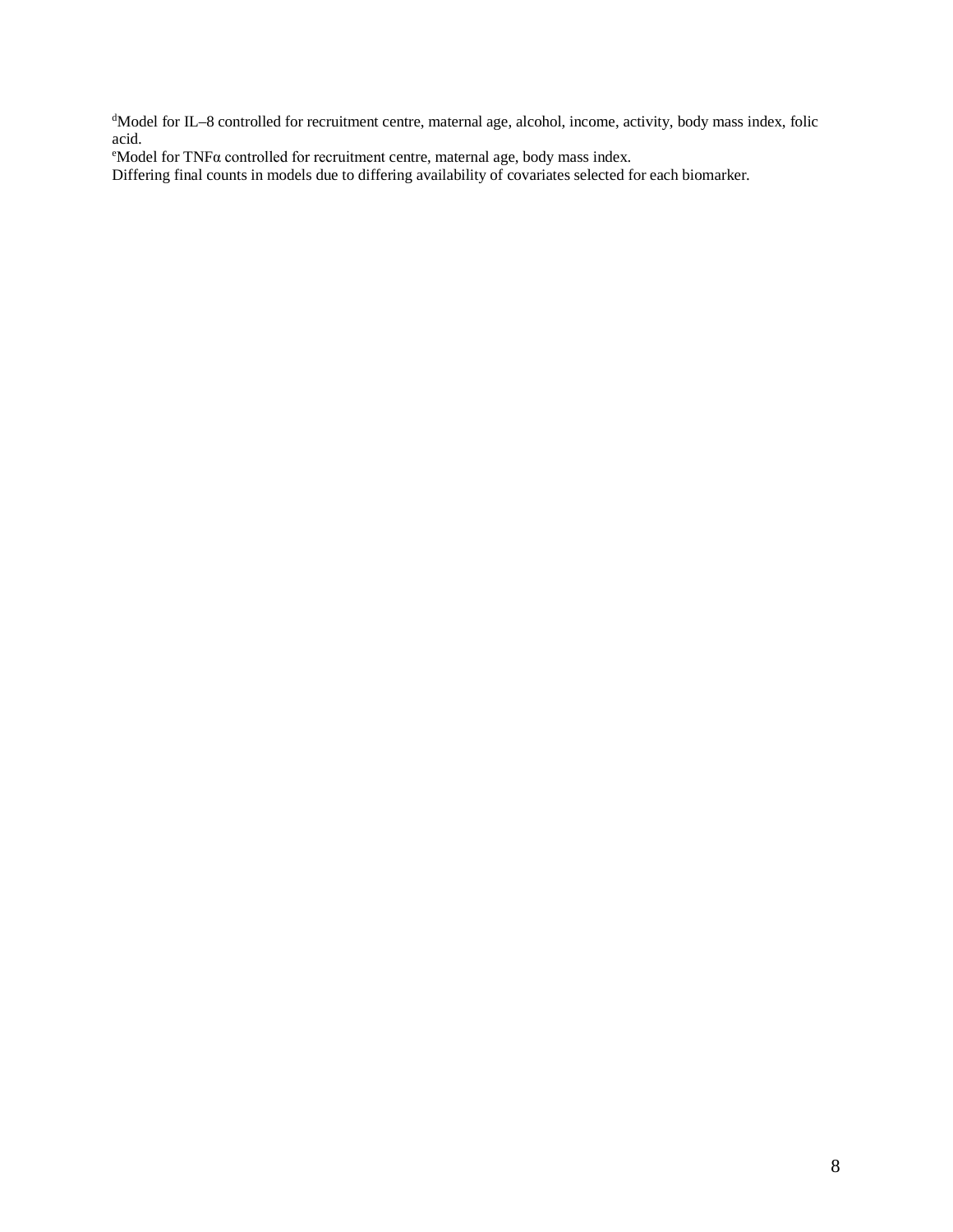| <b>Exposure</b>               | <b>Biomarker and</b><br><b>Beta Coefficient<sup>a</sup></b> | 95% CI        | p–value |
|-------------------------------|-------------------------------------------------------------|---------------|---------|
|                               | $CRPb$ (n=1,028)                                            |               |         |
| $PM_{2.5}$ (per IQR increase) |                                                             |               |         |
| 14 day average                | 15.0%                                                       | 1.0, 29.7     | 0.03    |
| 30 day average                | 8.3%                                                        | $-4.9, 23.4$  | 0.24    |
|                               |                                                             |               |         |
| $NO2$ (per IQR increase)      |                                                             |               |         |
| 14 day average                | 3.1%                                                        | $-12.2, 20.9$ | 0.74    |
| 30 day average                | 3.1%                                                        | $-13.1, 22.1$ | 0.75    |

Table S4. Sensitivity analyses for the relationships between short–term PM<sub>2.5</sub> and NO<sub>2</sub> exposures, excluding CRP levels > 100mg/L in MIREC participants

MIREC – Maternal–Infant Research on Environmental Chemicals Study, IQR – Interquartile range, CRP – C– reactive protein, CI – confidence interval

a Percent difference represents the percentage increase in biomarkers per IQR difference in pollutant.

<sup>b</sup>Model for CRP controlled for recruitment centre, alcohol, income, activity, body mass index.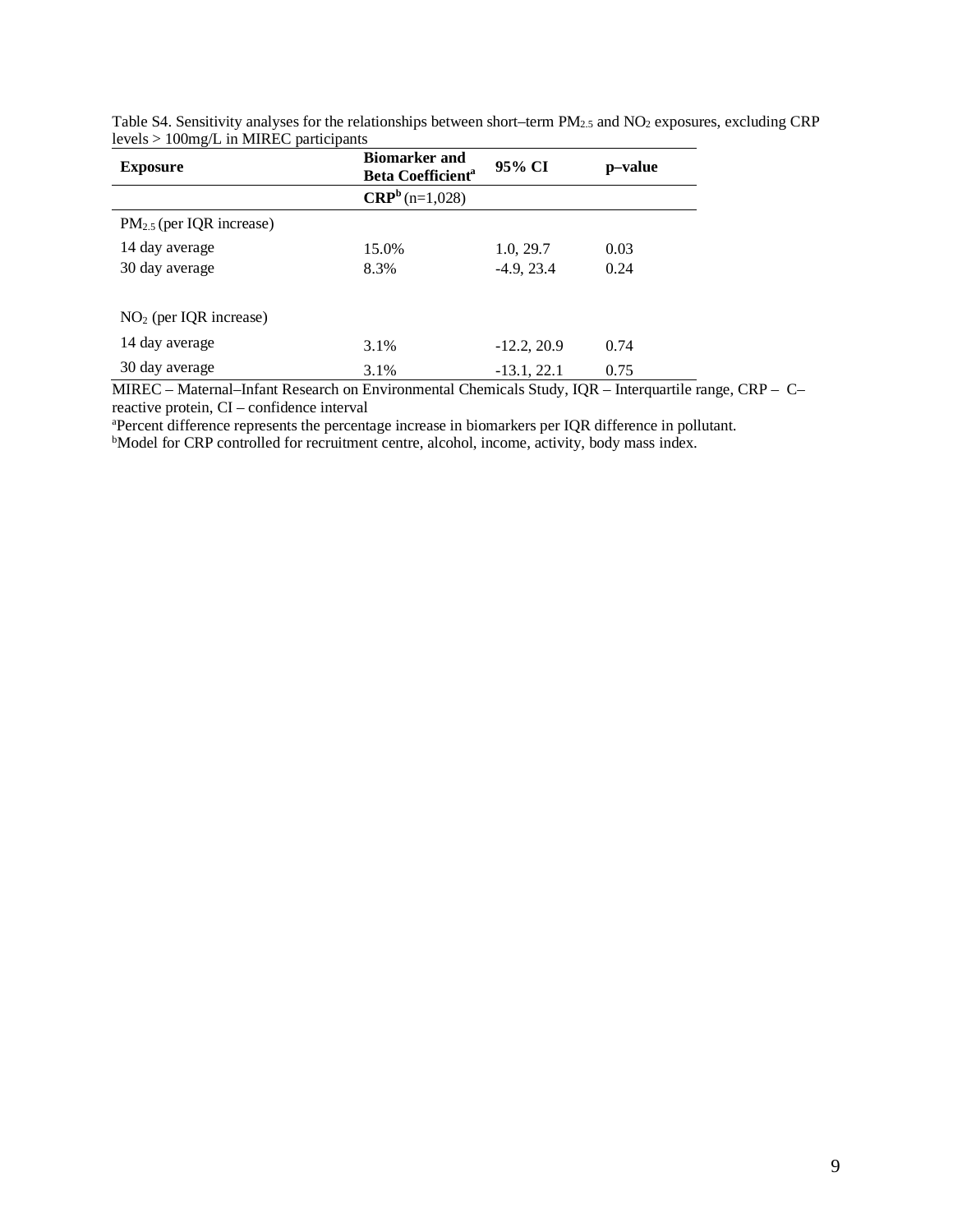| <b>Exposure</b>               | <b>Biomarker and</b><br>Percent Change <sup>a</sup> | 95% CI        | p-value |
|-------------------------------|-----------------------------------------------------|---------------|---------|
|                               | $CRPb$ (n=1,079)                                    |               |         |
| $PM_{2.5}$ (per IQR increase) |                                                     |               |         |
| 14 day average                | 24.6%                                               | 9.4, 43.3     | 0.0008  |
| 30 day average                | 18.5%                                               | 2.0, 36.3     | 0.02    |
|                               | $IL-6^c$ (n=1,001)                                  |               |         |
| $PM_{2.5}$ (per IQR increase) |                                                     |               |         |
| 30 day average                | $-1.9\%$                                            | $-12.2, 9.4$  | 0.77    |
| 14 day average                | 0.4%                                                | $-11.3, 12.7$ | 0.94    |
|                               | $IL-8d$ (n=1,070)                                   |               |         |
| $PM_{2.5}$ (per IQR increase) |                                                     |               |         |
| 30 day average                | 3.1%                                                | $-3.9, 10.5$  | 0.38    |
| 14 day average                | 0.2%                                                | $-6.8, 8.3$   | 0.94    |
|                               | $TNF\alpha^{e}$ (n=1,081)                           |               |         |
| $PM_{2.5}$ (per IQR increase) |                                                     |               |         |
| 30 day average                | 2.0%                                                | $-3.9, 7.3$   | 0.6     |
| 14 day average                | 2.0%                                                | $-3.9, 9.4$   | 0.46    |

Table S5. Sensitivity analyses for the relationships between short–term  $PM_{2.5}$  and  $NO_2$  exposures, controlling for blood–lead levels in MIREC participants

MIREC – Maternal–Infant Research on Environmental Chemicals Study, IQR – Interquartile range, CRP – C– reactive protein, IL–6 – Interluekin–6, IL–8 – Interleukin–8, TNFα – Tumour necrosis factor–alpha, CI – confidence interval

<sup>a</sup> Percent difference represents the percentage increase in biomarkers per IQR difference in pollutant.<br><sup>b</sup>Model for CRP controlled for recruitment centre, alcohol, income, activity, body mass index, and bl

bModel for CRP controlled for recruitment centre, alcohol, income, activity, body mass index, and blood-lead levels.

c Model for IL–6 controlled for recruitment centre, maternal age, outside time, body mass index, folic acid, main heating, furnace, and blood–lead levels.

d Model for IL–8 controlled for recruitment centre, maternal age, alcohol, income, activity, body mass index, folic acid, and blood-lead levels.

<sup>e</sup>Model for TNFα controlled for recruitment centre, maternal age, body mass index, and blood–lead levels. Differing final counts in models due to differing availability of covariates selected for each biomarker.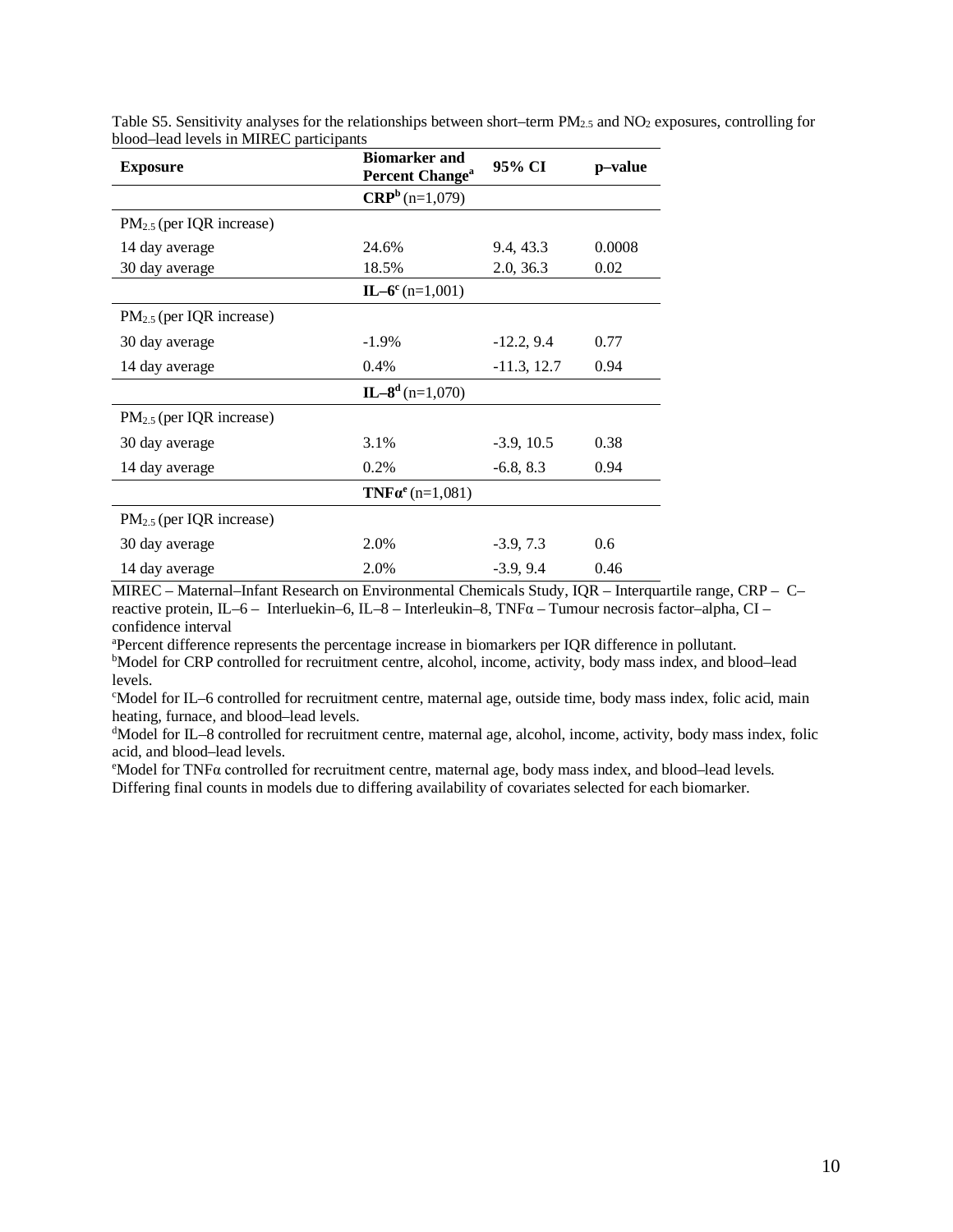|                                      | <b>Fetal sex male</b>                               |               | <b>Fetal sex female</b>                             |               |                               |
|--------------------------------------|-----------------------------------------------------|---------------|-----------------------------------------------------|---------------|-------------------------------|
| <b>Exposure</b>                      | <b>Biomarker</b> and<br>Percent Change <sup>a</sup> | 95% CI        | <b>Biomarker</b> and<br>Percent Change <sup>a</sup> | 95% CI        | <b>Interaction</b><br>p-value |
|                                      | $CRPb$ (n=560)                                      |               | $CRPb$ (n=522)                                      |               |                               |
| $PM_{2.5}$ (per IQR increase)        |                                                     |               |                                                     |               |                               |
| 14 day average                       | 23.4%                                               | 3.0, 47.7     | 25.9%                                               | 4.1, 53.7     | 0.81                          |
| 30 day average                       | 12.8%                                               | $-6.8, 37.7$  | 23.4%                                               | $-0.2, 53.7$  | 0.71                          |
|                                      |                                                     |               |                                                     |               |                               |
| $NO2$ (per IQR increase)             |                                                     |               |                                                     |               |                               |
| 14 day average                       | 16.2%                                               | $-8.6, 49.2$  | 3.1%                                                | $-19.7, 33.6$ | 0.49                          |
| 30 day average                       | 15.0%                                               | $-11.3, 50.7$ | 1.0%                                                | $-3.0, 33.6$  | 0.55                          |
|                                      | $IL-6^c(527)$                                       |               | $IL-6^c(477)$                                       |               |                               |
| PM <sub>2.5</sub> (per IQR increase) |                                                     |               |                                                     |               |                               |
| 30 day average                       | $-2.9%$                                             | $-16.5, 11.6$ | $-2.9%$                                             | $-18.1, 12.7$ | 0.68                          |
| 14 day average                       | $-1.9%$                                             | $8.3, -17.3$  | $-1.9%$                                             | $-17.3, 17.4$ | 0.73                          |
|                                      |                                                     |               |                                                     |               |                               |
| NO <sub>2</sub> (per IQR increase)   |                                                     |               |                                                     |               |                               |
| 30 day average                       | $-8.6%$                                             | $-26.7, 12.7$ | 11.6%                                               | $-9.5, 39.1$  | 0.21                          |
| 14 day average                       | $-5.8%$                                             | $-24.4, 17.4$ | 22.1%                                               | $-2.0, 53.7$  | 0.19                          |
|                                      | $IL-8d$ (n=558)                                     |               | $\overline{IL-8^d(n=515)}$                          |               |                               |
| $PM_{2.5}$ (per IQR increase)        |                                                     |               |                                                     |               |                               |
| 30 day average                       | 2.0%                                                | $-7.7, 11.6$  | 4.1%                                                | $-5.8, 16.2$  | 0.90                          |
| 14 day average                       | 0.0%                                                | $-9.5, 10.5$  | $-0.3%$                                             | $-11.3, 11.6$ | 0.96                          |
|                                      |                                                     |               |                                                     |               |                               |
| $NO2$ (per IQR increase)             |                                                     |               |                                                     |               |                               |
| 30 day average                       | $-0.5%$                                             | $-13.1, 13.9$ | 1.0%                                                | $-12.2, 16.2$ | 0.88                          |
| 14 day average                       | $-0.1%$                                             | $-13.1, 13.9$ | 2.0%                                                | $-12.2, 18.5$ | 0.87                          |
|                                      | $TNF\alpha^{e}$ (n=559)                             |               | $TNF\alpha^{e}$ (n=516)                             |               |                               |
| PM <sub>2.5</sub> (per IQR increase) |                                                     |               |                                                     |               |                               |
| 30 day average                       | 0.2%                                                | $-6.8, 8.3$   | 5.1%                                                | $-3.9, 13.9$  | 0.15                          |
| 14 day average                       | 2.0%                                                | $-5.8, 11.6$  | 4.1%                                                | $-4.9, 15.0$  | 0.22                          |
|                                      |                                                     |               |                                                     |               |                               |
| $NO2$ (per IQR increase)             |                                                     |               |                                                     |               |                               |
| 30 day average                       | $-1.9\%$                                            | $-12.2, 8.3$  | $-0.4%$                                             | $-11.3, 11.6$ | 0.87                          |
| 14 day average                       | $-1.9%$                                             | $-13.1, 9.4$  | 0.5%                                                | $-11.3, 13.9$ | 0.36                          |

Table S6. Interaction analyses by fetal sex in the relationships between short–term PM<sub>2.5</sub> and NO<sub>2</sub> exposures in MIREC participants

MIREC – Maternal–Infant Research on Environmental Chemicals Study, IQR – Interquartile range, CRP – C– reactive protein, IL–6 – Interluekin–6, IL–8 – Interleukin–8, TNFα – Tumour necrosis factor–alpha, CI – confidence interval

a Percent difference represents the percentage increase in biomarkers per IQR difference in pollutant. b Model for CRP controlled for recruitment centre, alcohol, income, activity, body mass index, and blood–lead levels.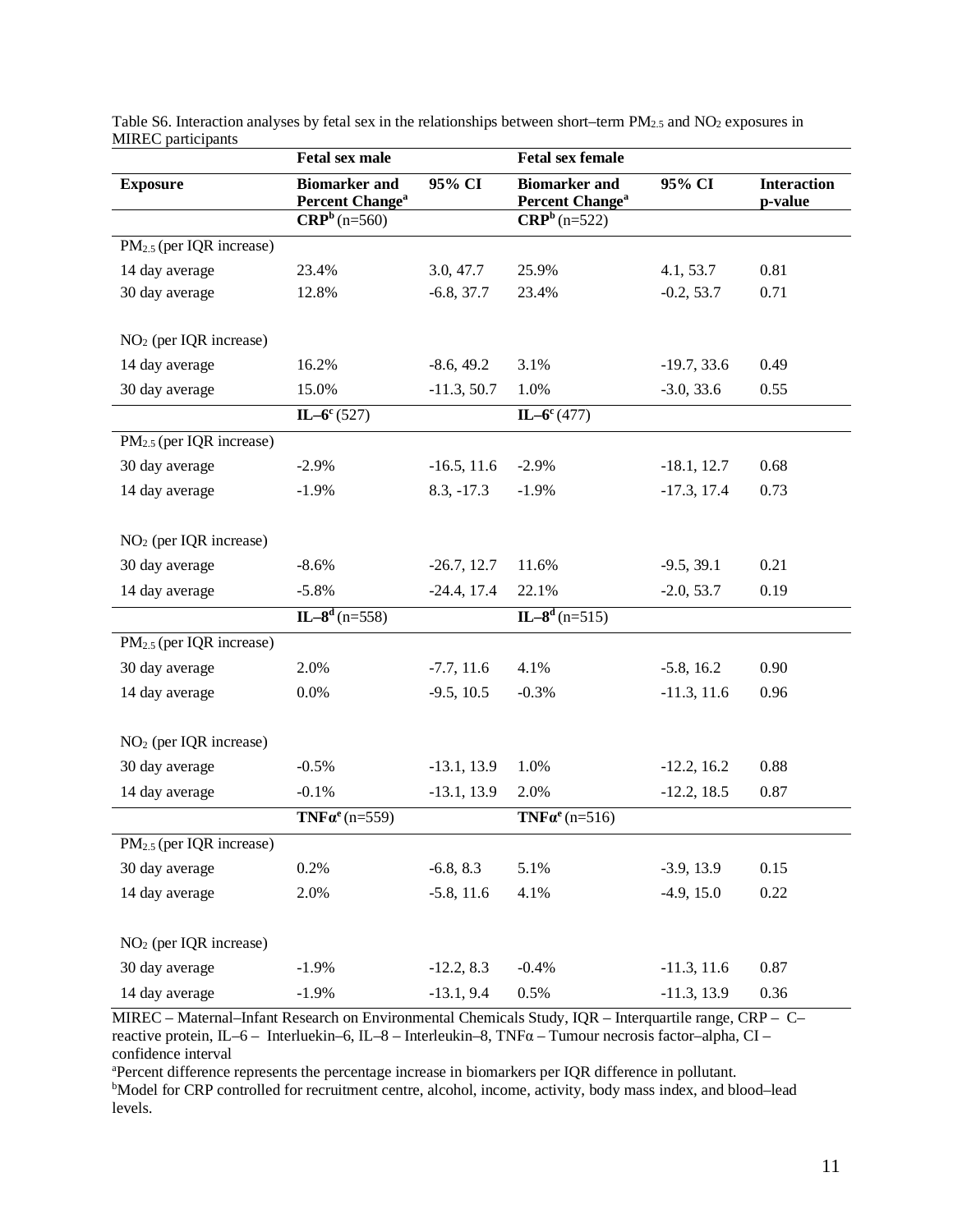c Model for IL–6 controlled for recruitment centre, maternal age, outside time, body mass index, folic acid, main heating, furnace, and blood–lead levels.

d Model for IL–8 controlled for recruitment centre, maternal age, alcohol, income, activity, body mass index, folic

acid, and blood–lead levels.<br>°Model for TNFα controlled for recruitment centre, maternal age, body mass index, and blood–lead levels. Differing final counts in models due to differing availability of covariates selected for each biomarker.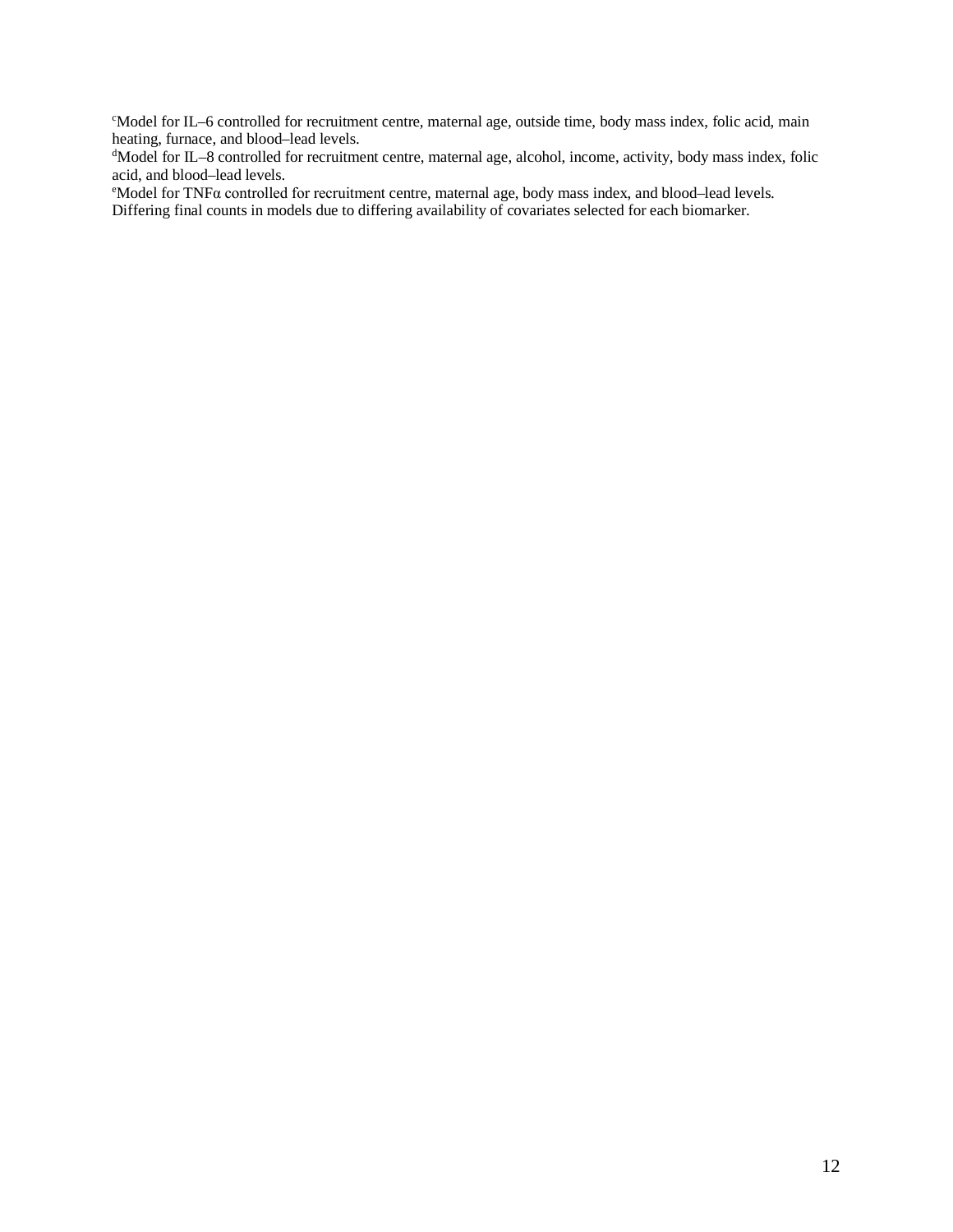**Figures**



Figure S1. DAG used to identify important covariates in relationships of interest.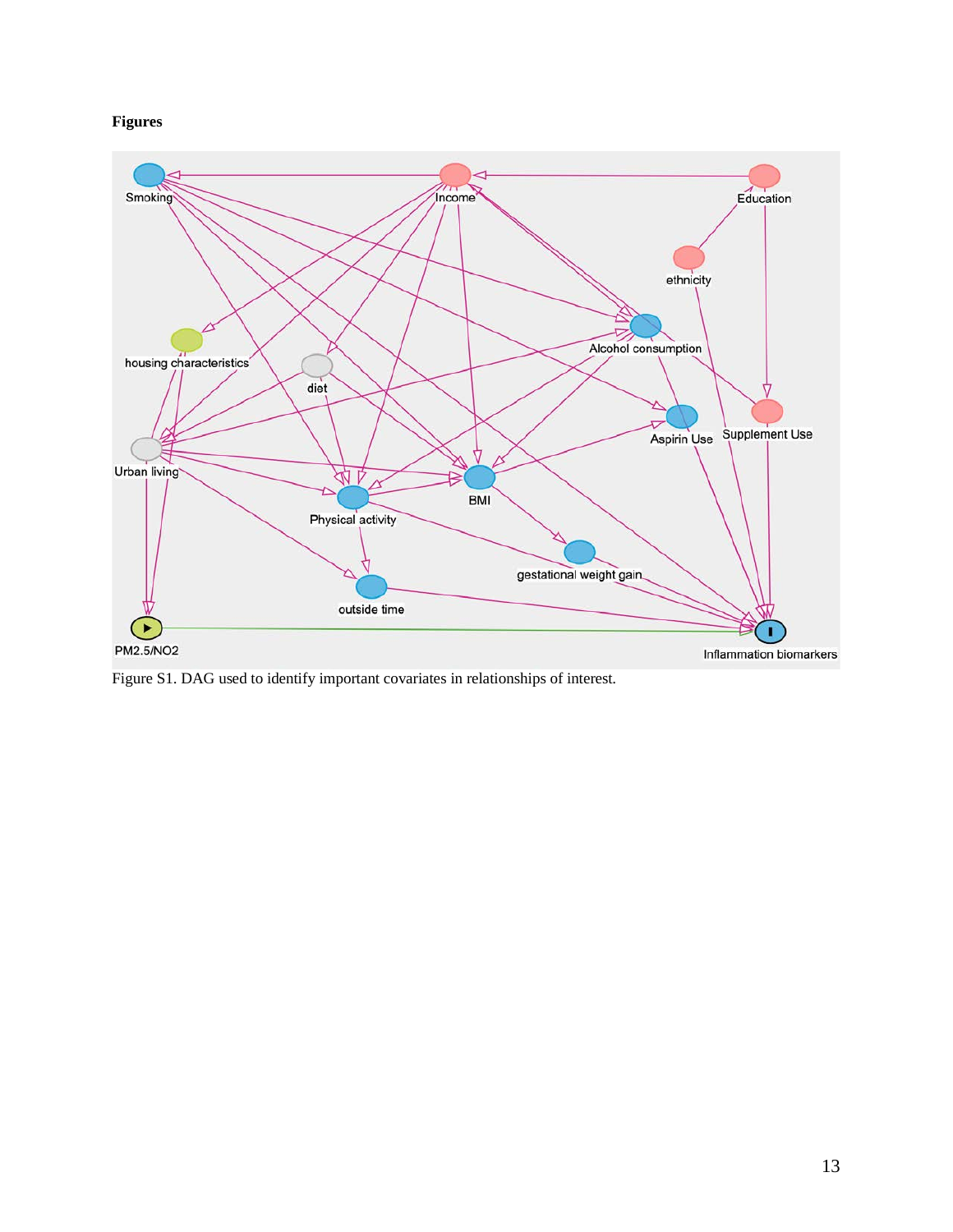

Figure S2. Restricted cubic spline plot for relationship between average 14-day PM<sub>2.5</sub> and C-reactive protein, adjusted for for recruitment centre, alcohol, income, activity, body mass index (3 knot placements at 5, 50, 95<sup>th</sup> percentiles).